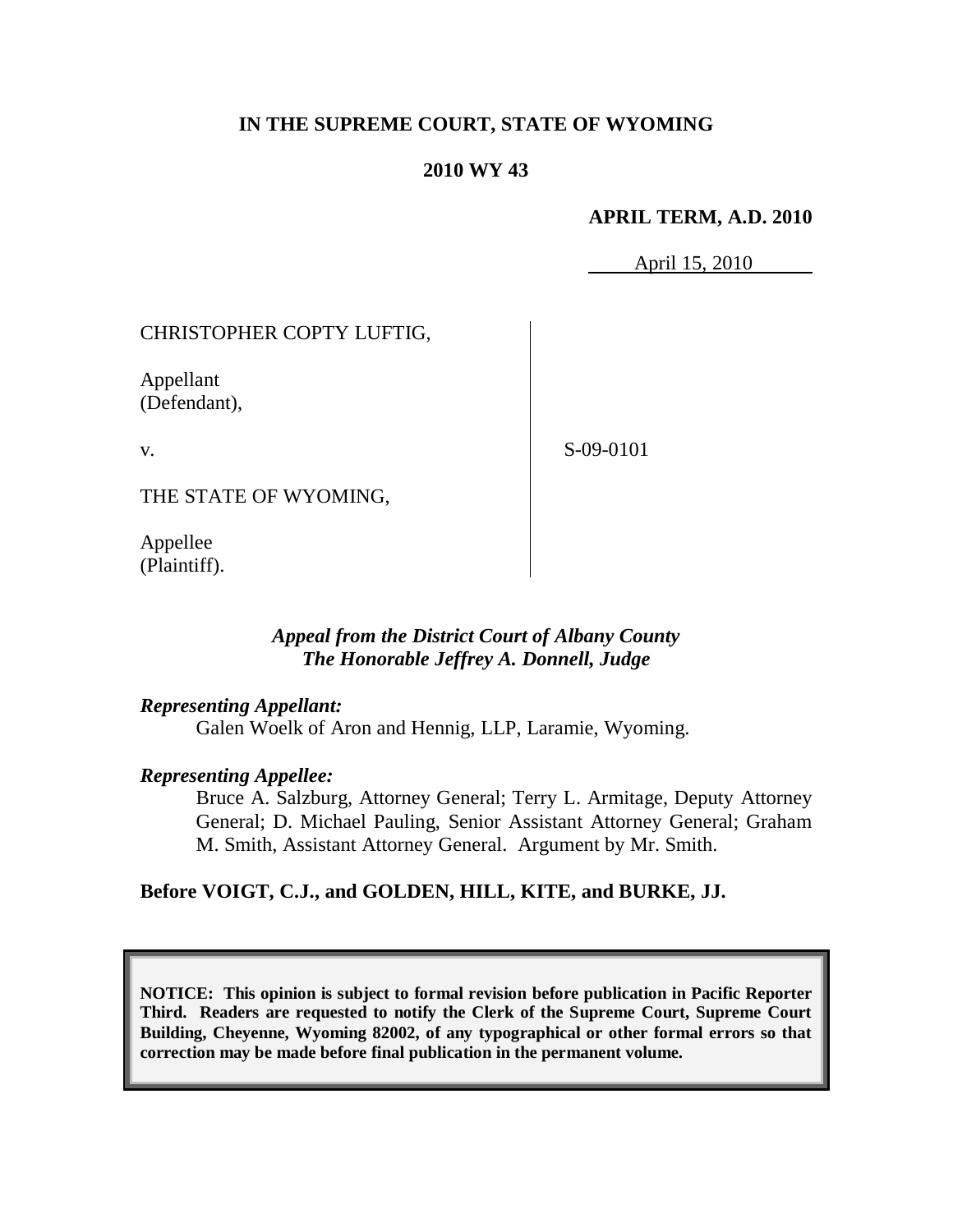## **KITE, Justice.**

[¶1] Christopher Copty Luftig was convicted of burglary for entering a vehicle with intent to commit larceny. He appeals, claiming the district court committed plain error by allowing the admission of improper testimony about a series of Colorado car thefts for which he pleaded guilty to one count of aggravated motor vehicle theft and that his trial counsel was ineffective.

[¶2] We conclude that, even though some of the testimony about the Colorado crimes was inadmissible, Mr. Luftig has failed to show prejudice to establish plain error. Also, Mr. Luftig has not established that he was denied his constitutional right to effective assistance of trial counsel. Consequently, we affirm.

### **ISSUES**

[¶3] Mr. Luftig presents the following issues on appeal:

- 1. Where the District Court properly permitted the introduction of limited 404(b) evidence: Whether the admission of prejudicial, improper and objectionable evidence outside the scope of the District Court's 404(b) ruling was Plain Error.
- 2. Whether Defense Counsel's conduct was so deficient that Appellant's trial cannot be relied upon as having produced a just result.

The State phrases the issues differently:

- I. Did the State's direct examination of Officer Bruce conform with the District Court's pretrial ruling on the admissibility of evidence related to appellant's Colorado guilty plea?
- II. Did plain error occur when hearsay evidence was introduced without objection?
- III. Did trial counsel's failure to object to certain evidence constitute ineffective assistance of counsel?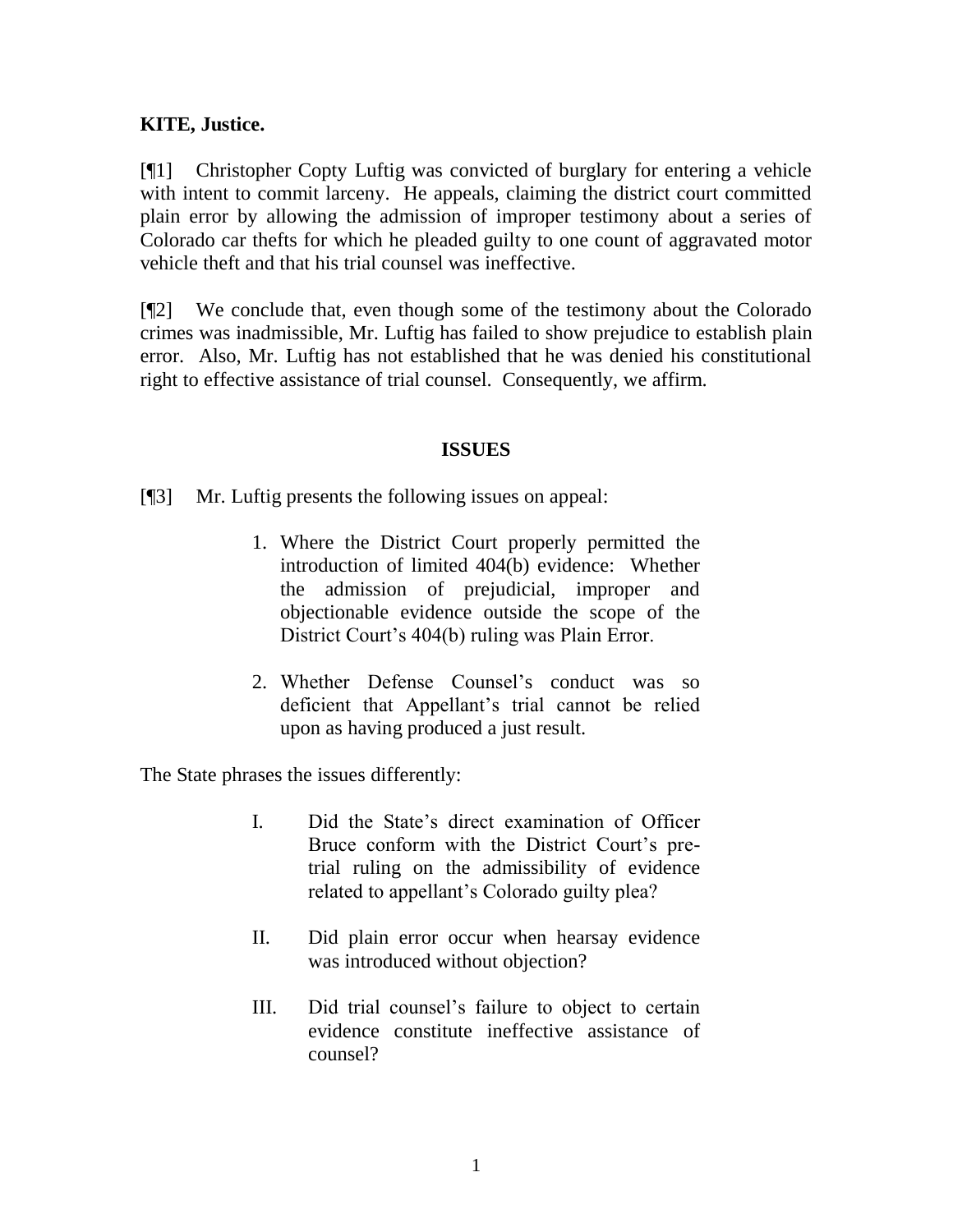### **FACTS**

[¶4] During the early morning hours of May 2, 2008, Officer Anthony Johnson of the University of Wyoming Police Department was conducting foot patrol of the UW campus. Around 1:30 a.m., he walked by vehicles parked near a cafeteria and dorm area and noticed an individual inside a Honda Accord. Looking in the passenger side window, Officer Johnson saw a man working in the area of the ignition with a tool. He looked up at the officer, opened the driver's side door and fled. As the man exited the vehicle, the officer noticed his height (between 5'11" and 6'0" tall), build (slender), hair (short, dark brown) and lack of facial hair. He also observed that the man was wearing a waist-length tan jacket with a fleece collar.

[¶5] After his order to stop was ignored, Officer Johnson called for back-up and gave a description of the suspect. A few minutes later, other officers apprehended Mr. Luftig a short distance away. He claimed that he was simply walking home from the bar, but Officer Johnson identified him as the man in the car. The officers examined the car and discovered the window looked like it had been tampered with and the ignition was broken.

[¶6] The State charged Mr. Luftig with burglary in violation of Wyo. Stat. Ann.  $\frac{1}{8}$  6-3-301(a) (LexisNexis 2009).<sup>1</sup> Mr. Luftig defended on the basis that Officer Johnson had incorrectly identified him as the perpetrator. The State gave notice that it intended to offer, pursuant to W.R.E. 404(b), evidence of other bad acts committed by Mr. Luftig to, among other reasons, establish his *modus operandi,*  plan and identity. In particular, the State sought admission of evidence that he broke into "at least two Hondas in Ft. Collins, Colorado" on November 6, 2005, and as a result of those activities eventually pleaded guilty to one count of aggravated motor vehicle theft. The State maintained that the Colorado crimes were similar to the Laramie crime in that Mr. Luftig broke into Hondas by "jimmying" the windows and then stole the cars by "punching" the ignitions.

[¶7] The evidence offered included copies of the Stipulation and Consent to Deferred Sentence and Statement of Plea Disposition in the Colorado court, the

 $\overline{a}$ 

<sup>&</sup>lt;sup>1</sup> Section 6-3-301(a) states in relevant part:

 <sup>(</sup>a) A person is guilty of burglary if, without authority, he enters or remains in a building, occupied structure or vehicle, or separately secured or occupied portion thereof, with intent to commit larceny or a felony therein.

Mr. Luftig was also initially charged with possession of burglar's tools in violation of Wyo. Stat. Ann. § 6-3-304(a) (LexisNexis 2009), but he was not bound over to the district court on that charge.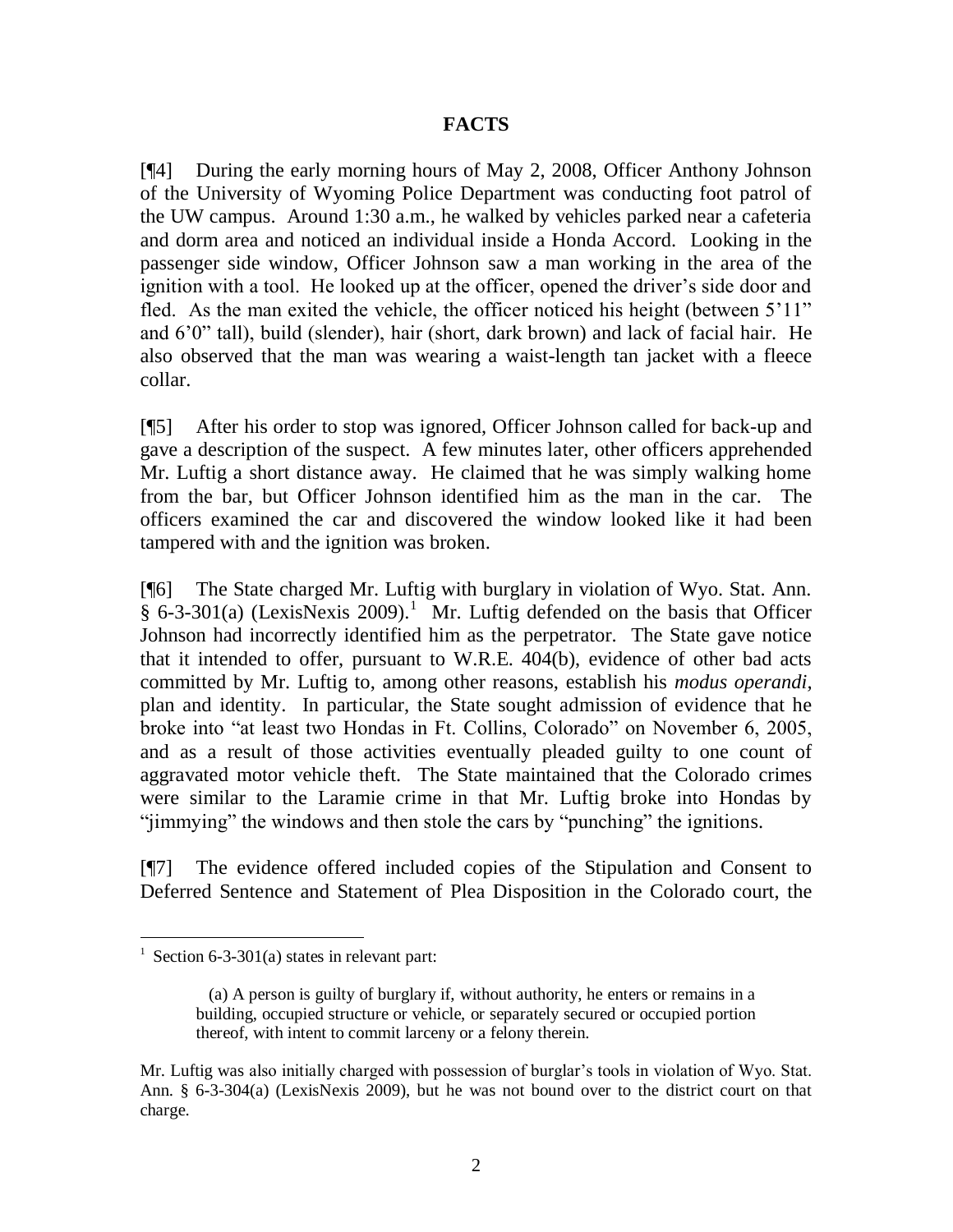police reports from the case, and testimony from a Fort Collins police officer regarding Mr. Luftig's prior criminal conduct. The Statement of Plea Disposition indicated that, in exchange for pleading guilty to one count of felony aggravated motor vehicle theft and one count of misdemeanor theft, the prosecution dismissed three other felony counts. Mr. Luftig objected to the evidence of the Colorado crimes.

[¶8] The district court held a hearing and ultimately ruled that the evidence of Mr. Luftig's Colorado conviction "under similar circumstances" was admissible to show Mr. Luftig's identity, *modus operandi,* and plan. Its decision letter listed the similar circumstances as:

> [T]he same make of car (Honda) was broken into; the burglar used a tool or tools to damage/remove the ignition switch of the vehicle, thereby allowing for its theft (speaking in the vernacular, the ignition was "punched" in both cases); both crimes occurred at approximately 2:00 in the morning; and both involved the burglar entering the vehicle by means of "jimmying" the window.

The district court refused admission of the police reports on the basis of hearsay, but stated that the police officer could testify, "subject to other appropriate objections."

[¶9] At trial, the prosecution called Officer Jeff Bruce of the Fort Collins Police Department to testify about his investigation of a series of car thefts in Fort Collins, which led to Mr. Luftig's arrest and conviction. Officer Bruce testified, mostly without defense objection, about what he had learned from other police officers' reports. In addition to the November 6, 2005, car thefts which led to Mr. Luftig's conviction, the officer testified about other car thefts and thefts of personal property from cars in Fort Collins.

[¶10] The jury returned a guilty verdict and, after he was sentenced, Mr. Luftig appealed.

## **DISCUSSION**

# *A. Evidentiary Error*

[¶11] Mr. Luftig argues the district court erred by allowing admission of prior bad acts evidence in excess of that permitted by its pre-trial ruling. He also asserts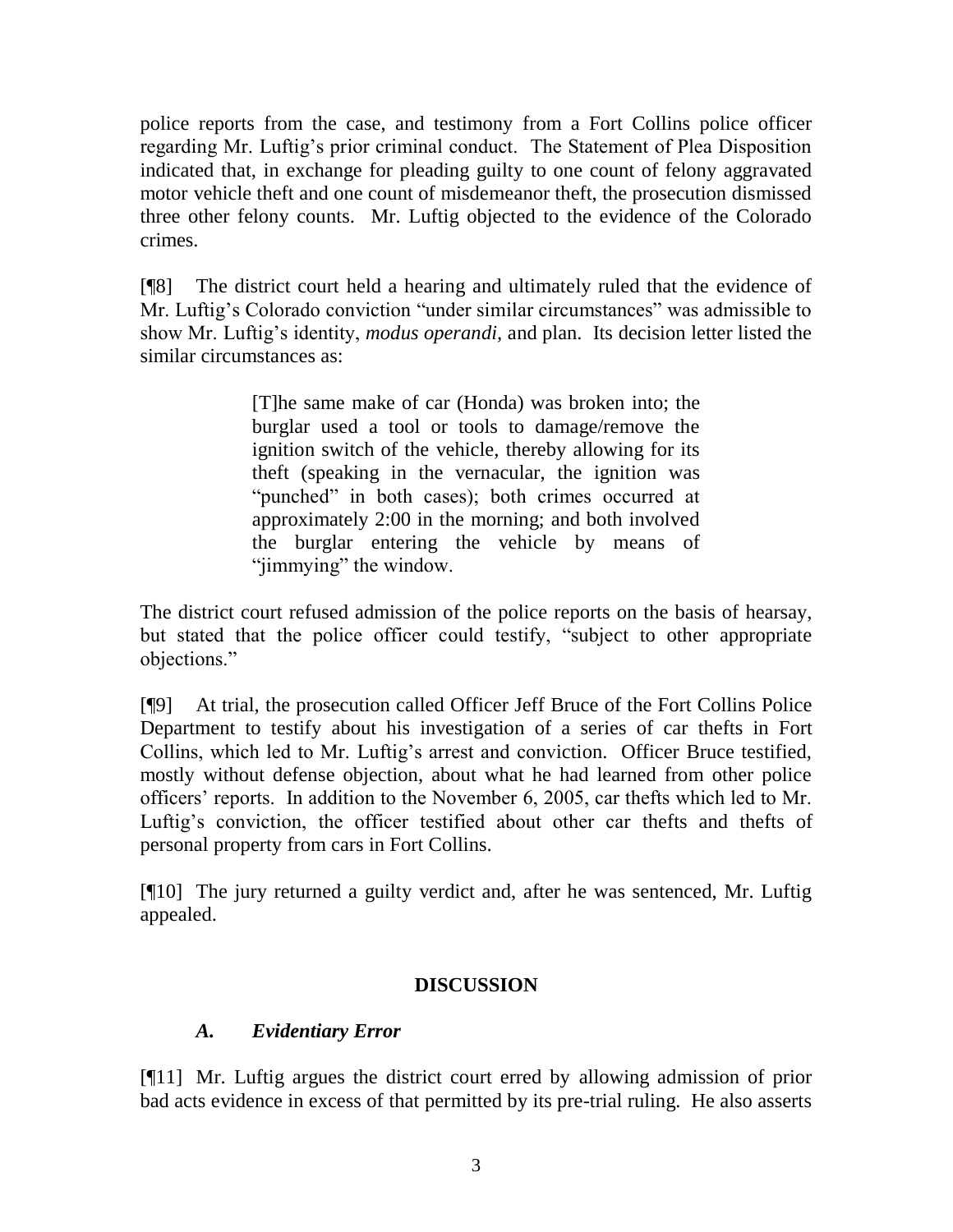that Officer Bruce's testimony was inadmissible in several other ways, including hearsay, insufficient foundation, etc. Mr. Luftig acknowledges the plain error standard of review applies because no contemporaneous objections were lodged to the challenged testimony. "Under the plain error standard, the appellant must show a clear and unequivocal rule of law was violated, the violation clearly appears in the record, and it resulted in denial of a substantial right to [the appellant's] material prejudice." *Granzer v. State,* 2008 WY 118, ¶ 9, 193 P.3d 266, 269 (Wyo. 2008).

[¶12] The State called Officer Bruce to testify in its case in chief. He related that on November 8, 2005, he had been assigned to investigate a series of thefts of Honda automobiles in Fort Collins during the early morning hours of November 6, 2005. He testified as to what he had learned about the case from other police officers' reports. He stated that four males, including Mr. Luftig, had traveled from Laramie to attend a party in Fort Collins in a stolen tan Honda Accord. He continued:

> Q. And during the course of the evening, were there other vehicles involved in the investigation that were determined to be stolen?

> > A. Yes.

Q. Can you just describe a little bit about where those vehicles were and how they were stolen?

A. According to witnesses . . . they noted a group of males who they recognized from the party. They were standing next to the tan Honda Accord in the parking lot, and it appeared that they were moving items from the tan Honda Accord to a blue Honda Accord. [One of the witnesses] concluded that these parties were likely stealing a car as well as breaking into other cars and stealing items out of them.

Q. Okay. And the tan Honda Accord, you said that the four individuals, which included Christopher Luftig, that vehicle was stolen?

A. Yes.

. . .

Q. And that vehicle, did you have an opportunity to get a description of  $-$  of that vehicle<sup>[?]</sup>.

A. The vehicle [was] described in the police report as a tan Honda Accord with a ski rack, according to witnesses and later on Mr. Luftig's friends' statements, that vehicle was recovered by police and ultimately determined to have been stolen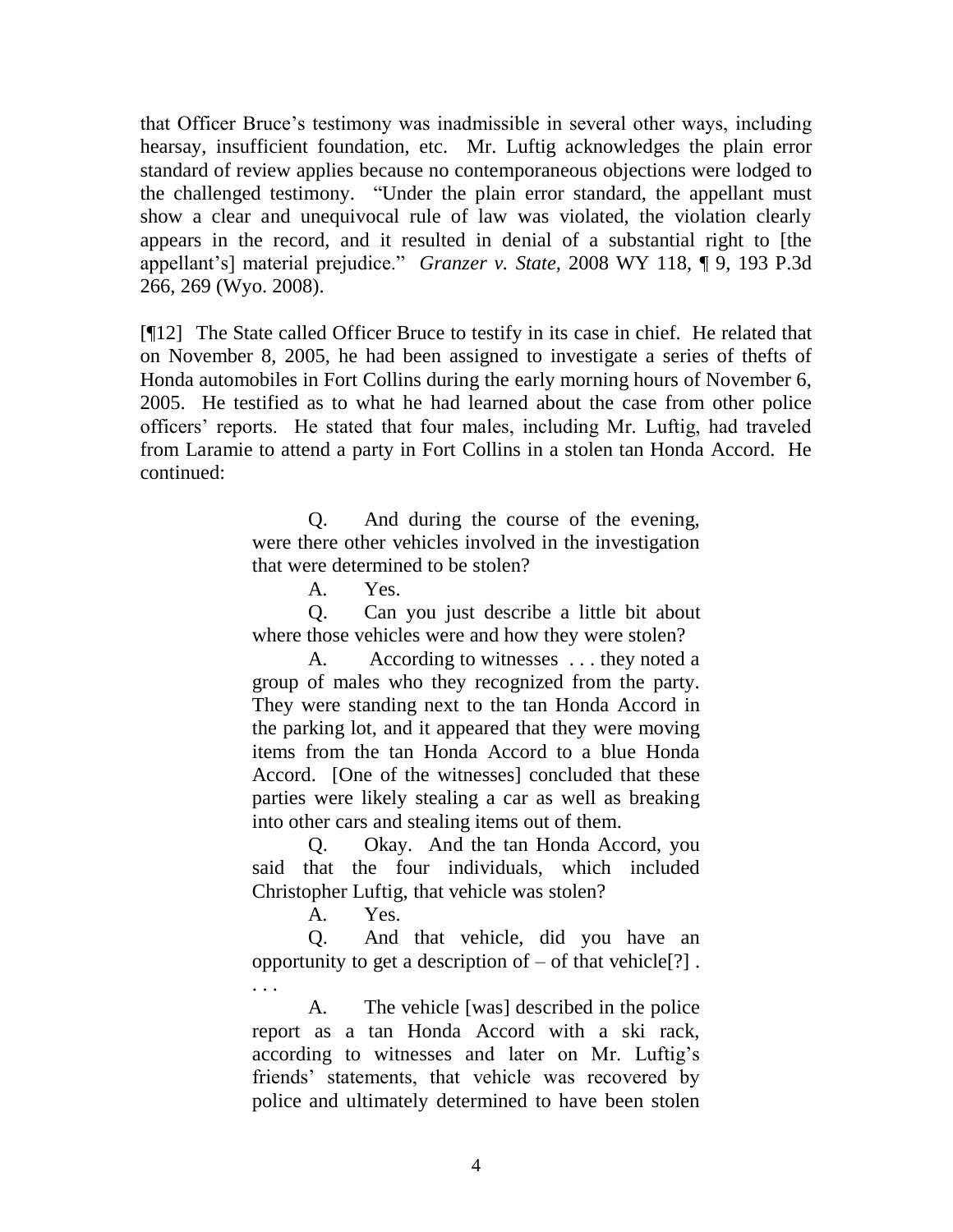from Fort Collins in the previous month.

Q. . . . . Was it determined if that [the tan Honda Accord] was driven by Christopher Luftig and his three other friends from Laramie to Fort Collins?

A. Yes.

Q. And did those friends make any statements about the ignition in it?

[Defense Counsel]: Objection, hearsay, Your Honor.

THE COURT: Sustained.

Q. Okay. Let's go to the other vehicles that were in Fort Collins, actually. Were you able to determine in your investigation the vehicles that actually had been stolen on that night, if there was any damage to those vehicles?

A. After reviewing the police reports, I discovered that a blue Honda Accord had been stolen from that same parking lot in which Mr. Luftig and his friends were seen near a blue Honda Accord that was parked next to the tan Honda Accord at one time. That same vehicle was located several blocks away that same evening by Fort Collins Police, as well as several stolen items that were found in the grass near that vehicle. And those items were later determined to be stolen out of other vehicles in that same vicinity. And as far as the condition of the blue Honda Accord, if memory serves, the ignition had been punched.

Q. Okay. Was there any damage to the window?

A. Not that I recall.

Q. And the  $-$  just to make it clear for the jury, the relationship between that vehicle that you are just discussing that the ignition had been punched, what does that have to do with Mr. Luftig?

A. The ignition being punched just indicates that the vehicle was stolen. Mr. Luftig had been seen near a vehicle matching that description . . . by witnesses . . . . And that same vehicle was later reported to have been stolen from the same parking lot . . . .

Q. Okay. And were there any other vehicles that had been reported being stolen in Fort Collins on that same night that Mr. Luftig was a suspect in stealing?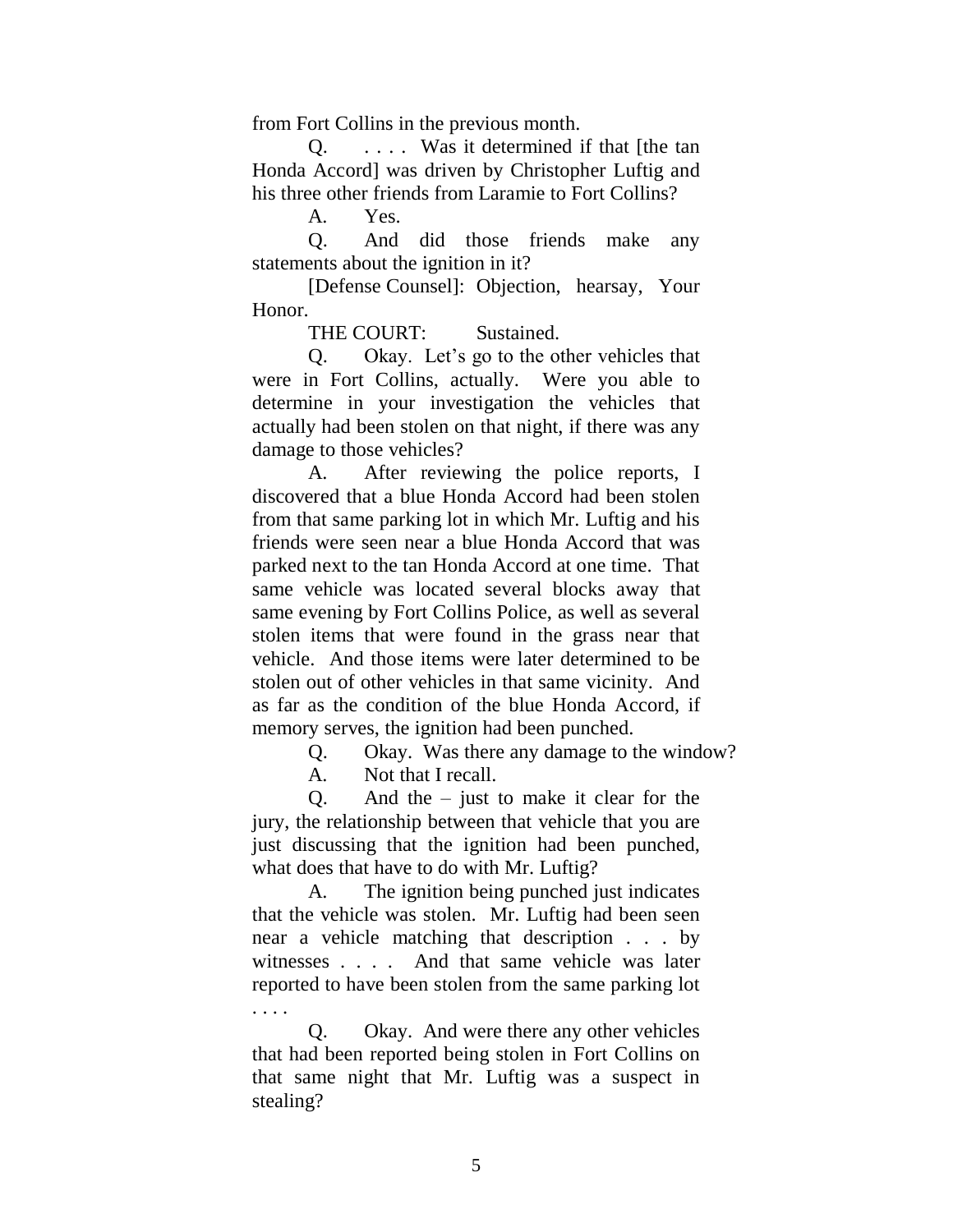A. Yes. On that same evening, another Honda Accord was reported stolen . . . a very short distance away from . . . where the blue Honda Accord was recovered from. And because of the short distance and the circumstances in totality, Mr. Luftig was considered a strong suspect in that case as well.

Q. What was the condition of that vehicle that was recovered?

A. I'm not sure about that particular vehicle.

Q. Okay. So you are not sure if the ignition had been punched in that vehicle?

A. Not in that specific vehicle.

Q. All right. Were there other vehicles that were stolen?

A. Yes. On or about December  $1<sup>st</sup>$  of 2005, I learned that two Honda Accords had been recovered in the city of Fort Collins[.] . . . A citizen of Fort Collins, on September  $24<sup>th</sup>$  of this year, had reported his Honda stolen . . . and that particular vehicle was located and recovered  $\ldots$  on December 1<sup>st</sup>. Coincidentally, another vehicle had been recovered in front of this same victim's house on that same day, and that vehicle had been reported stolen from Laramie, Wyoming.

. . . .

Q. Okay. And what was the condition of that vehicle?

A. If memory serves, it had a punched ignition.

Q. Okay. And when we are talking about a punched ignition, could you kind of describe how that – what we're talking about?

A. Generally speaking, when you have a vehicle, just for the sake of argument, if you are going to steal a vehicle you don't have a key for, it's common in auto theft circles to have a screwdriver or some sort of lever to force into the ignition that would allow you to turn it and allow you to have enough force to turn and break that ignition to make the electrical contact and start the engine.

Q. [Were] there any other vehicles that were in there that you investigated in this investigation?

A. On the same evening on November 6th,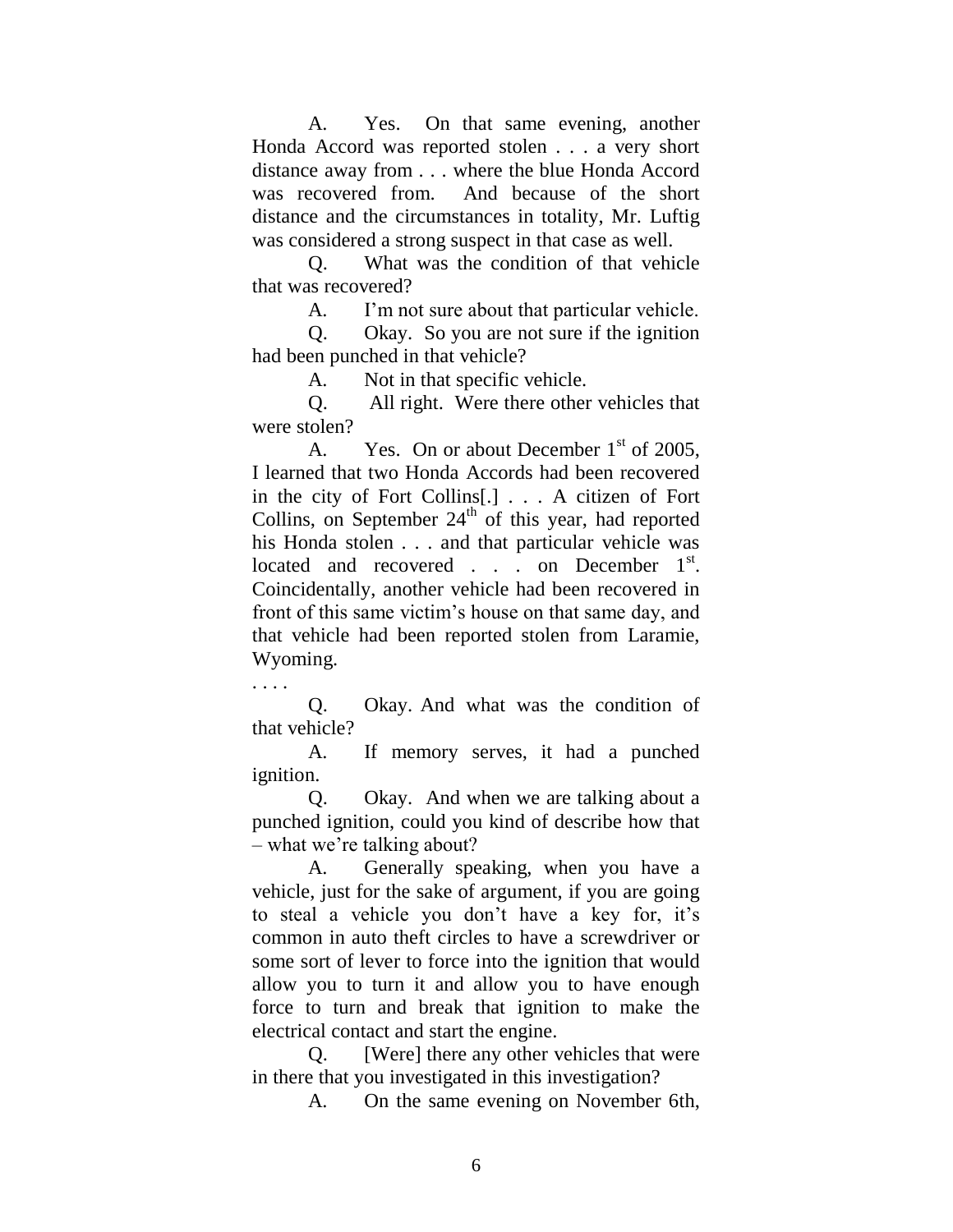200[5], there were four car trespasses that were reported. . . . They were reported in the same area as was the stolen Honda . . . . They were all Honda Accords and Honda Civics, same general type of vehicle.

Q. And do you remember if they had any type of damage done to them?

A. No appreciable damage, because they had just been entered, and it appeared someone may have pried the window or the door jam lightly open to gain entrance.

Q. So the windows had been tampered with?

A. Slightly. On one vehicle, if memory serves, one vehicle had a broken window.

Q. And on these vehicles, were ignitions punched on these vehicles?

A. I don't recall. I don't think so.

Q. Okay. To recap, we have the first blue vehicle – or the tan vehicle that was driven down by the individuals from Laramie to Wyoming [sic] that had been reported stolen?

A. And was recovered by the Fort Collins Police Department.

Q. And that vehicle did not belong to Mr. Luftig?

A. No.

Q. Or any of the other occupants of that vehicle –

A. No.

Q. -- that was driven? And we also have a blue vehicle that witnesses saw Mr. Luftig as well as others transporting goods from one vehicle to another?

A. Yes.

. . . .

Q. . . . . And that vehicle had been reported stolen as well?

A. Yes.

Q. And then we have another vehicle that was recovered in Fort Collins that had been stolen from Laramie?

A. Yes.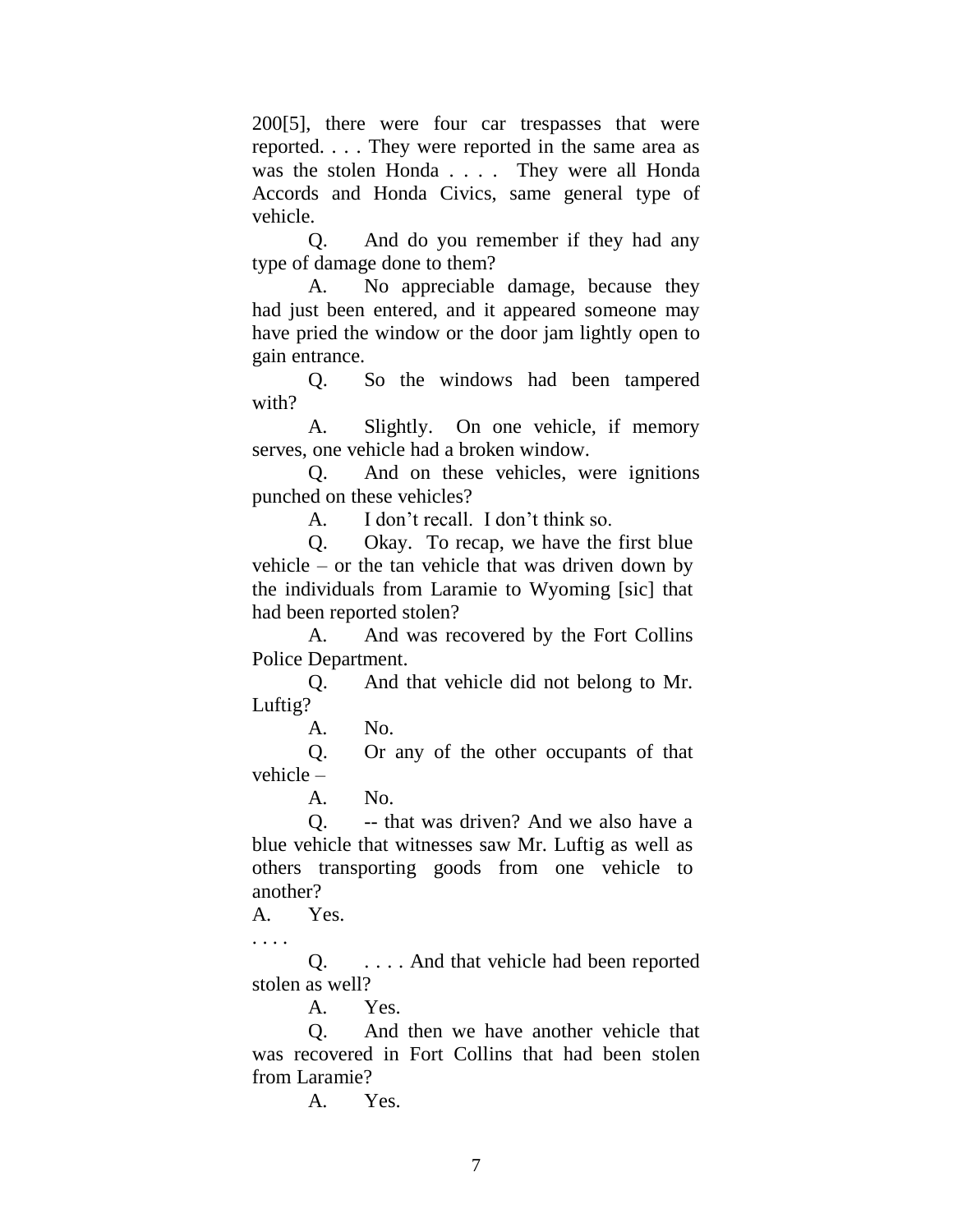Q. Okay. And how was that one tied to Mr. Luftig, to the defendant?

A. That particular vehicle just had been dropped off in the same area where another previous auto theft victim lived and had his vehicle stolen from, which coincidentally, was a Honda Accord. The other vehicle . . . coincidentally, I learned that it had three parking citations after it was stolen from the University of Wyoming.

Q. That was four. Is that all?

A. Yes.

Q. Okay. All right. And the similarity in these vehicles is, they're all Hondas?

A. Yes.

Q. Okay. And then some of them actually had the ignitions punched out?

A. Yes.

Q. And during your investigation of the theft that occurred when you are first talking about the defendant driving down from Laramie to Fort Collins, about what time of day were those vehicles stolen?

A. As memory serves – well, Fort Collins Police was dispatched to this call initially a little after 2:00 o'clock in the morning on November  $6<sup>th</sup>$ , 2005, so I presume that this trip down to the party was within a few hours before that time.

Q. So early morning hours?

A. Early morning hours. Yes.

Q. So did this investigation lead to any charges against the defendant in this case?

A. Yes.

Q. Do you know what those charges were?

A. Aggravated motor vehicle theft.

. . . . Q. What I'm handing you is marked State's Exhibit No. 23. Do you know what that is?

A. It's titled the Stipulation [and] Consent to Defer[red] Sentence. . . .

Q. Okay. And is this deferred sentence where this defendant pled guilty, is that connected to your investigation?

A. Yes, it is.

Q. So that says that he has pled guilty to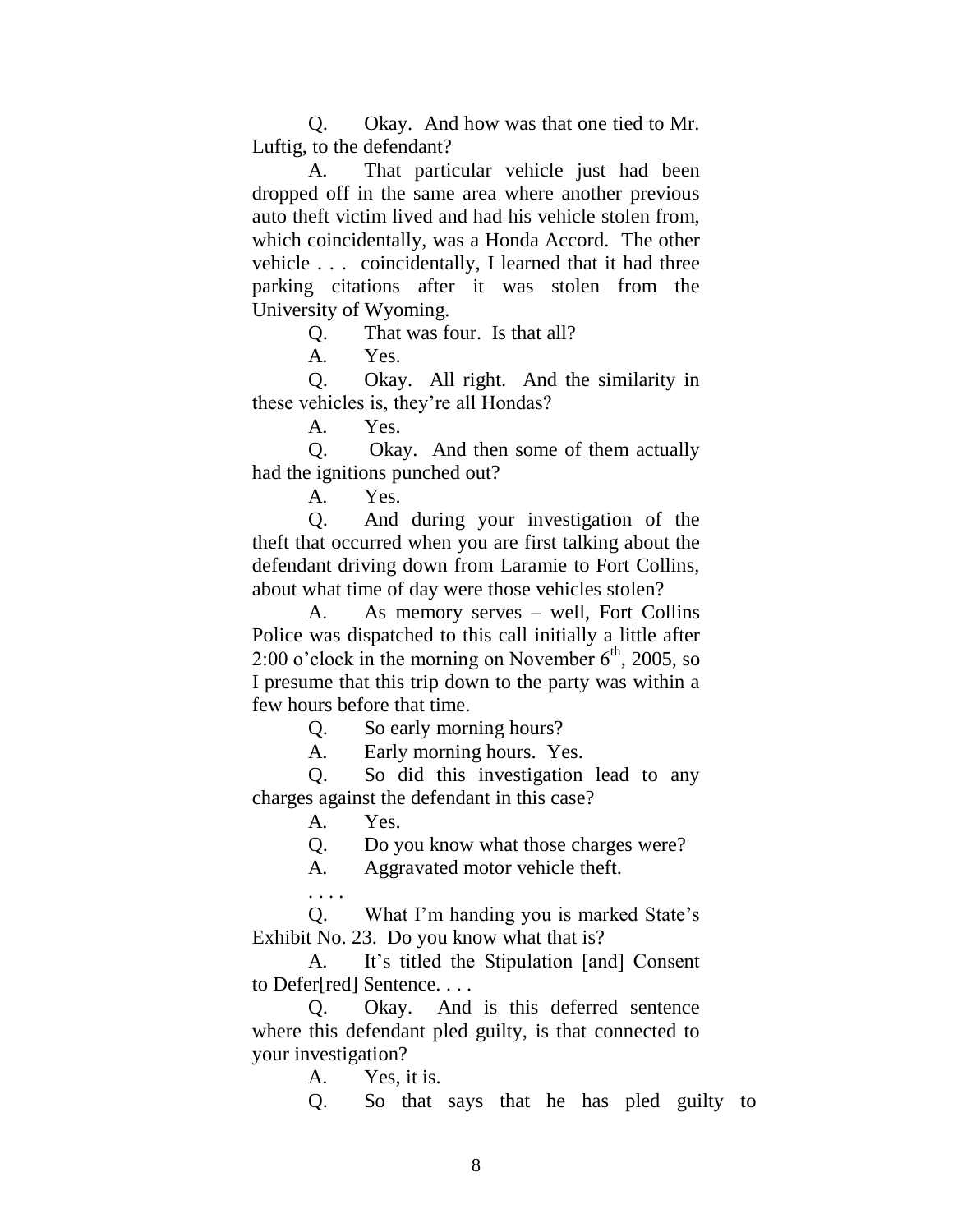## aggravated motor vehicle theft? A. Yes.

[¶13] Mr. Luftig argues that Officer Bruce's testimony included evidence that was not admitted in the district court's pre-trial 404(b) ruling, including: thefts of vehicles on dates other than November 6, 2005; multiple thefts of personal property from vehicles; transporting stolen vehicles across state lines; and traffic citations on the UW campus. He also claims that much of Officer Bruce's testimony, including that which related evidence allowed by the Rule 404(b) ruling, was subject to objection for various reasons such as hearsay, insufficient foundation, etc.

[¶14] The State does not seriously contest Mr. Luftig's assertion that a good deal of Officer Bruce's testimony was inadmissible and, it seems obvious that, in many instances, his testimony consisted of inadmissible hearsay and some of the testimony exceeded the district court's 404(b) evidence ruling. The officer improperly mentioned automobile thefts Mr. Luftig was suspected of committing at times other than those charged in the Colorado case, i.e., involving cars recovered on December 1, 2005. In addition, he testified about thefts of personal property and the UW traffic tickets which also were not included in the evidence the district court had ruled as admissible. Moreover, much of Officer Bruce's testimony was hearsay because he specifically stated that he was repeating what he had learned from other officers' reports, etc. This testimony violated a clear and unequivocal rule of law. The error also clearly appears in the record. Consequently, our focus in determining whether the district court committed plain error is on whether Mr. Luftig was denied a substantial right to his material prejudice.

[¶15] We start with what was allowed by the district court's order, keeping in mind that Mr. Luftig does not contest the district court's original 404(b) ruling. The district court ruled that evidence of Mr. Luftig's Colorado conviction for a felony which occurred on November 6, 2005, was admissible.<sup>2</sup> The documents the district court ruled admissible included a recitation of three other felonies that were dismissed in exchange for his guilty plea to the one deferred felony.<sup>3</sup> In addition, it ruled that the aspects of the Colorado crimes which were similar to the Laramie crime, including the facts that the stolen cars were Hondas, they were entered by "jimmying" the windows, the ignitions were punched in order to start

 $\overline{a}$ <sup>2</sup> Because Mr. Luftig testified at trial, his conviction was also admissible under W.R.E. 609(a)(1) to attack his credibility.

 $3$  The prosecution did not offer the Statement of Plea Disposition, which referenced the three dismissed felony charges, as evidence at trial. Nevertheless, the evidence was part of the district court's pre-trial ruling and, consequently, Officer Bruce's discussion of the facts that resulted in those charges fell within the evidence it admitted.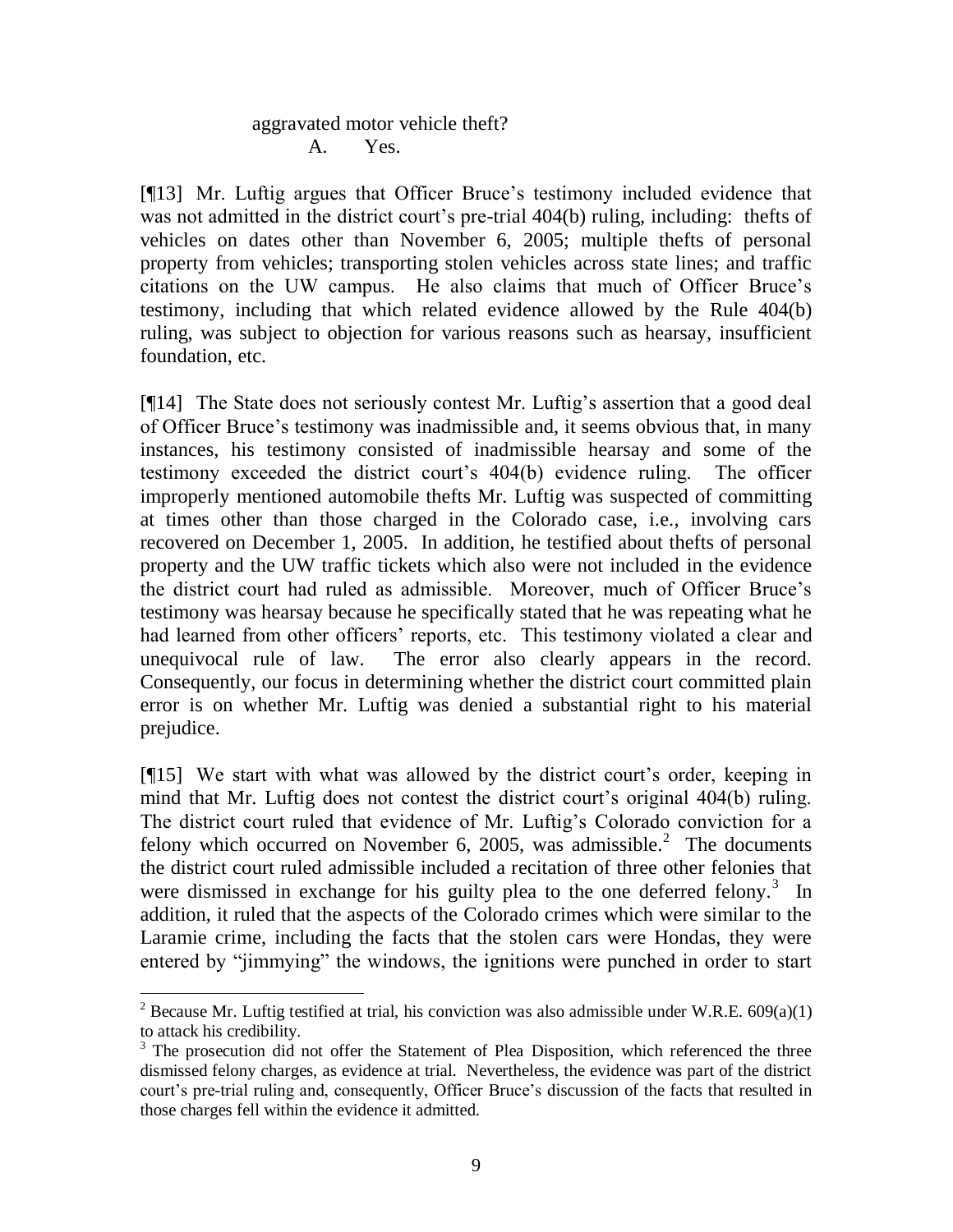the cars, and the crimes occurred in the early morning hours, were admissible. The district court explained that the evidence was allowed under Rule 404(b) to show Mr. Luftig's identity, *modus operandi,* and plan and specifically stated that he would be entitled to a limiting instruction.

[¶16] We consider the prejudicial effect of allowing the inadmissible evidence to be heard by the jury in the context of the district court's uncontested pre-trial 404(b) ruling and the other trial evidence. The trial evidence included: Mr. Luftig was apprehended within a very short time after Officer Johnson witnessed the perpetrator in the car; he was apprehended in close proximity to the crime scene; there were many similarities between Mr. Luftig's appearance and Officer Johnson's description of the suspect when he called for backup; Officer Johnson positively identified Mr. Luftig as the perpetrator; Mr. Luftig's prior record of having been involved in automobile thefts in Fort Collins on November 6, 2005, and a subsequent conviction of one count of aggravated automobile theft arising from those activities; and the Colorado crimes involved early morning break-ins through the car windows and theft of Hondas by "punching" the ignitions. The properly admitted evidence was sufficiently strong to overcome any prejudice which the inadmissible evidence may have caused. The district court did not, therefore, commit plain error by allowing the improper evidence to be heard by the jury.

## *B***.** *Ineffective Assistance of Counsel*

[¶17] Mr. Luftig bears the burden of proving that his trial counsel was ineffective. *Rutti v. State,* 2004 WY 133, ¶¶ 22-23, 100 P.3d 394, 405 (Wyo. 2004). In addition, he must demonstrate the existence of a reasonable probability that, absent the deficiency in counsel's performance, the result of the proceedings would have been different. *Id.* Failure to make the required showing of either deficient performance or sufficient prejudice defeats an ineffectiveness claim. *Id. See also, Dettloff v. State,* 2007 WY 29, ¶ 17, 152 P.3d 376, 382 (Wyo. 2007); *[Hirsch v. State,](http://www.westlaw.com/Find/Default.wl?rs=dfa1.0&vr=2.0&DB=4645&FindType=Y&ReferencePositionType=S&SerialNum=2009266936&ReferencePosition=594)* 2006 WY 66, ¶ 15, 135 P.3d 586, 594 (Wyo. 2006), citing *[Strickland v. Washington,](http://www.westlaw.com/Find/Default.wl?rs=dfa1.0&vr=2.0&DB=708&FindType=Y&SerialNum=1984123336)* [466 U.S. 668, 689, 104 S.Ct. 2052, 2065, 80 L.Ed.2d](http://www.westlaw.com/Find/Default.wl?rs=dfa1.0&vr=2.0&DB=708&FindType=Y&SerialNum=1984123336)  674 (1984). These inquiries involve mixed questions of law and fact. *[Strickland,](http://www.westlaw.com/Find/Default.wl?rs=dfa1.0&vr=2.0&DB=708&FindType=Y&SerialNum=1984123336)* 466 U.S. at 698, 104 S.Ct. at 2068. Our review, therefore, is *de novo. Dettloff,* ¶ 17, 152 P.3d at 382.

> When reviewing a claim of ineffective assistance of counsel, the paramount determination is whether, in light of all the circumstances, trial counsel's acts or omissions were outside the wide range of professionally competent assistance. We indulge a strong presumption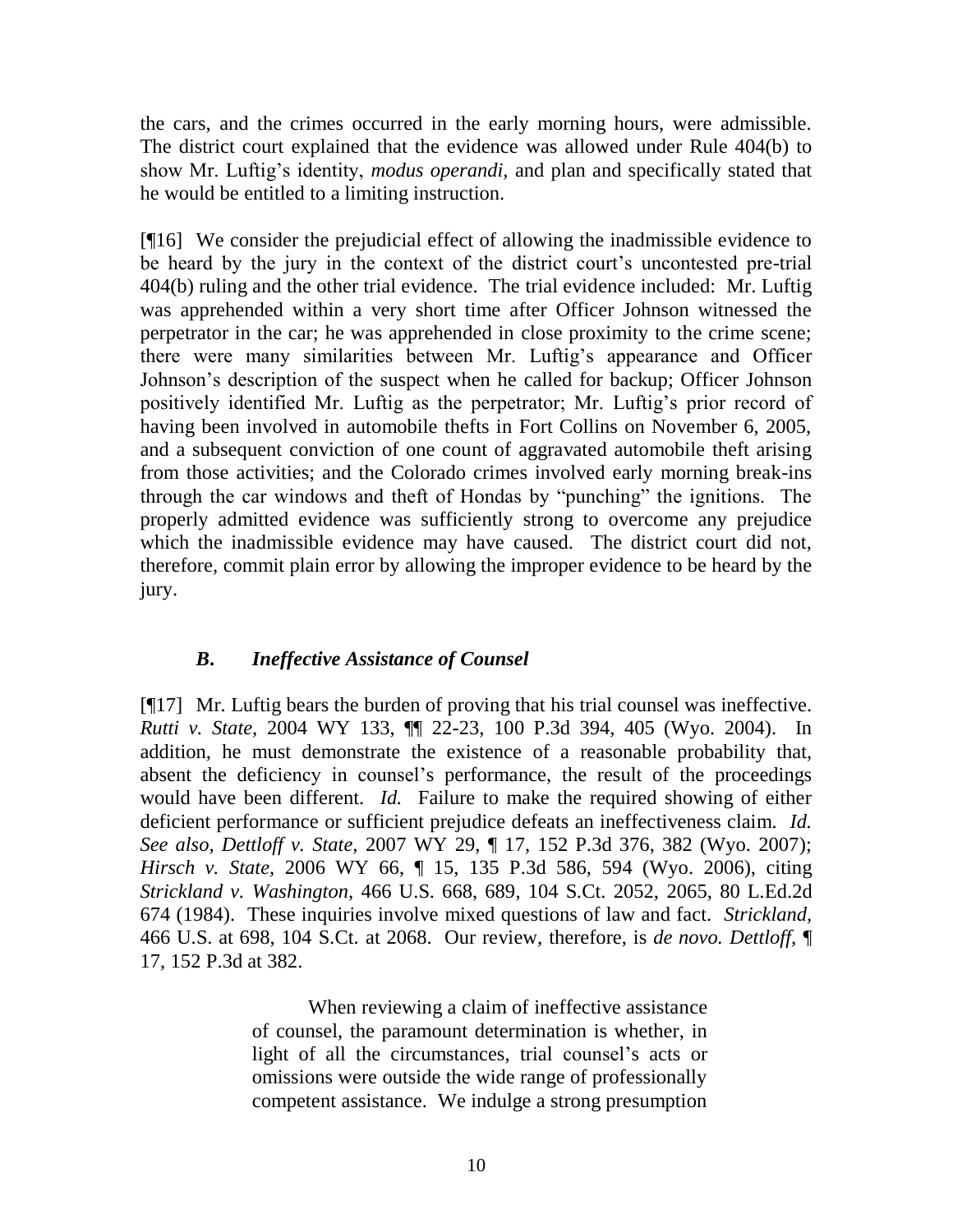that counsel rendered adequate assistance and made all significant decisions in the exercise of reasonable professional judgment. Under the two-prong standard articulated in *Strickland,* to warrant reversal on a claim of ineffective assistance of counsel, an appellant must demonstrate that his counsel failed to render such assistance as would have been offered by a reasonably competent attorney and that counsel's deficiency prejudiced the defense of the case. "The benchmark for judging any claim of ineffectiveness must be whether counsel's conduct so undermined the proper functioning of the adversarial process that the trial cannot be relied on as having produced a just result."

*Id.*, 18, 152 P.3d at 382 (internal citations omitted).

 $\overline{a}$ 

[¶18] We do not evaluate counsel's efforts in hindsight, but attempt to "reconstruct the circumstances surrounding the challenged conduct and evaluate the professional efforts from the perspective of counsel at the time." *Sincock v. State,* 2003 WY 115, ¶ 35, 76 P.3d 323, 336 (Wyo. 2003). In evaluating counsel's performance, we determine whether his actions could be considered sound trial strategy. *Id.* 

[¶19] Mr. Luftig strongly criticizes trial counsel's failure to object to Officer Bruce's testimony stating: "[H]e was either asleep, incompetent, or under the false impression that the District Court had somehow admitted the improper evidence."<sup>4</sup> The State asserts that, although defense counsel could have objected to Officer Bruce's testimony, his failure to do so reflected his trial strategy.

[¶20] We analyze defense counsel's performance from his perspective at the time of trial. Once the trial court ruled that the Colorado conviction **and** the circumstances surrounding the underlying charges were admissible, defense counsel had to construct his trial strategy to undermine the evidence.

[¶21] Defense counsel began his efforts to minimize Mr. Luftig's role in the Colorado case by mentioning it in his opening statement:

<sup>&</sup>lt;sup>4</sup> Mr. Luftig argues that defense counsel's failure to object was especially egregious because some of Officer Bruce's testimony included repetition of witness statements indicating they believed Mr. Luftig was "stealing" a car. He claims that this testimony was error per se under *Whiteplume v. State,* 841 P.2d 1332, 1338 (Wyo. 1992). The problem with Mr. Luftig's argument is that the *Whiteplume* rule applies when a witness offers an opinion as to the defendant's guilt of the charged crime. Here, the witness was making a statement about the defendant's possible involvement in a prior bad act.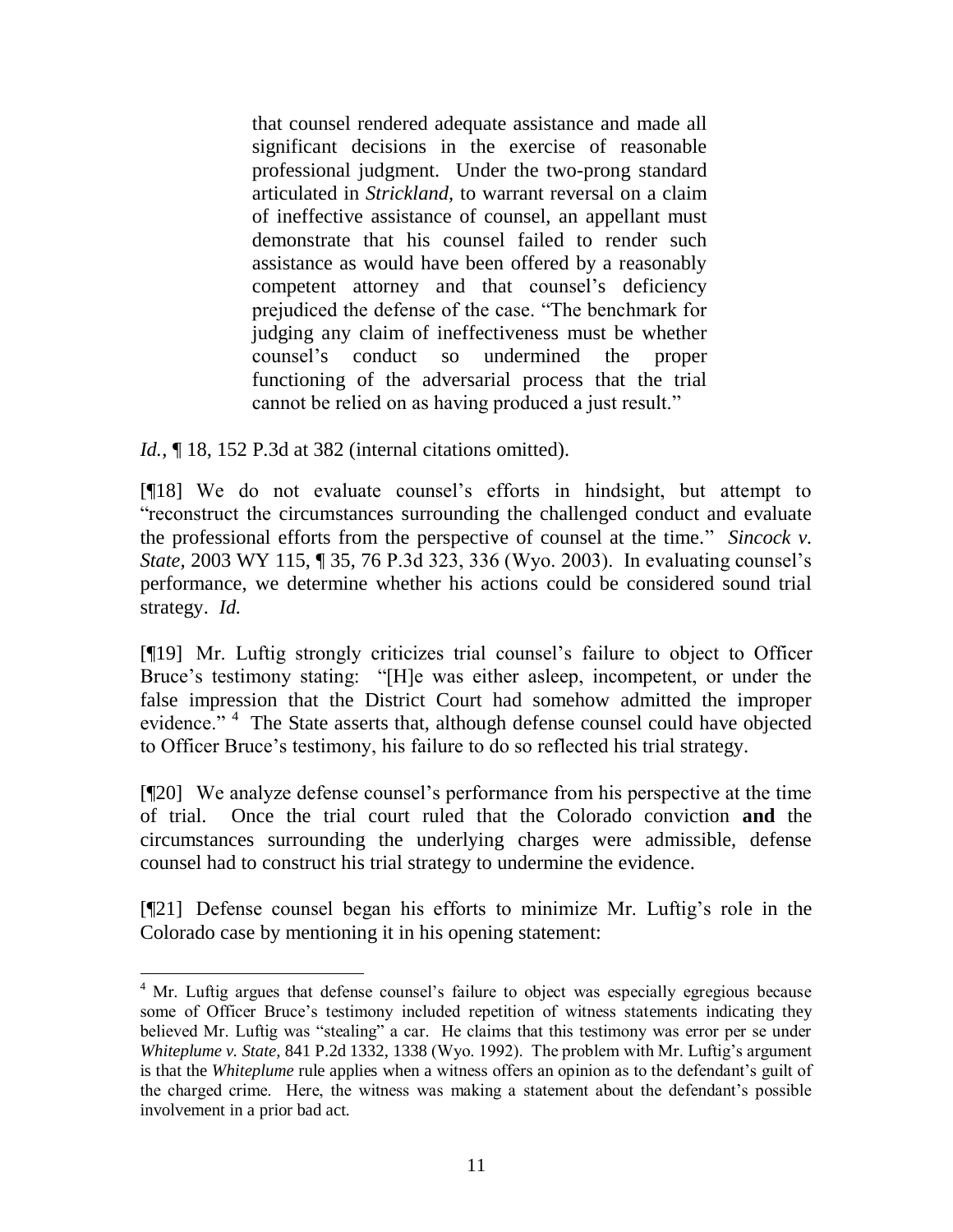Now, you are going to hear about this prior conviction that Mr. Luftig pled to in Fort Collins in 2005. Now, the evidence there is going to show that these were Honda vehicles that were involved. We believe the evidence will . . . show that the only reason Mr. Luftig entered into this plea deal is because . . . it was a plea bargain, and he was looking at five [sic] potential felonies versus the one he pled to, just to make it go away. And that's what he did . . . .

Defense counsel was simply informing the jury that Mr. Luftig's guilty plea was a tactical decision and did not necessarily identify him as the car thief.

[¶22] To further his efforts to constrain the effect of the Colorado crimes, defense counsel requested an instruction informing the jury about the limited purpose of the testimony. The district court instructed the jury directly after Officer Bruce's testimony as follows:

> Ladies and gentlemen, I need to read you a supplementa[l] instruction. I'll do that now. Evidence of other crimes, wrongs, or acts is not admissible to prove the character of the person in order to show that he acted in conformity with the crime or crimes he is presently charged with. The court has admitted evidence that Mr. Luftig previously pleaded guilty on a charge of motor vehicle theft for the limited purpose of attempting to establish Mr. Luftig's identity, modus operandi, knowledge,<sup>5</sup> and plan. You must not and are [prohibited] from considering this evidence [for] any other purpose except the limited purposes for which it was admitted.

[¶23] In accordance with the instruction, defense counsel crafted his objections to Officer Bruce's testimony to undermine the limited purposes for which the evidence was admitted. Specifically, defense counsel raised an objection when the prosecutor asked Officer Bruce whether the other males with Mr. Luftig in Fort Collins had made any statements about the ignition. His hearsay objection was sustained, thereby preventing the jury from hearing that Mr. Luftig's friends had

 $\overline{a}$ 

<sup>&</sup>lt;sup>5</sup> The district court's order allowing the other bad acts evidence did not mention "knowledge" as one of its purposes for admitting the evidence. Nevertheless, the supplemental instruction included "knowledge." Because Mr. Luftig does not specifically argue that adding "knowledge" to the list of purposes in the limiting instruction was improper, we will not discuss it any further.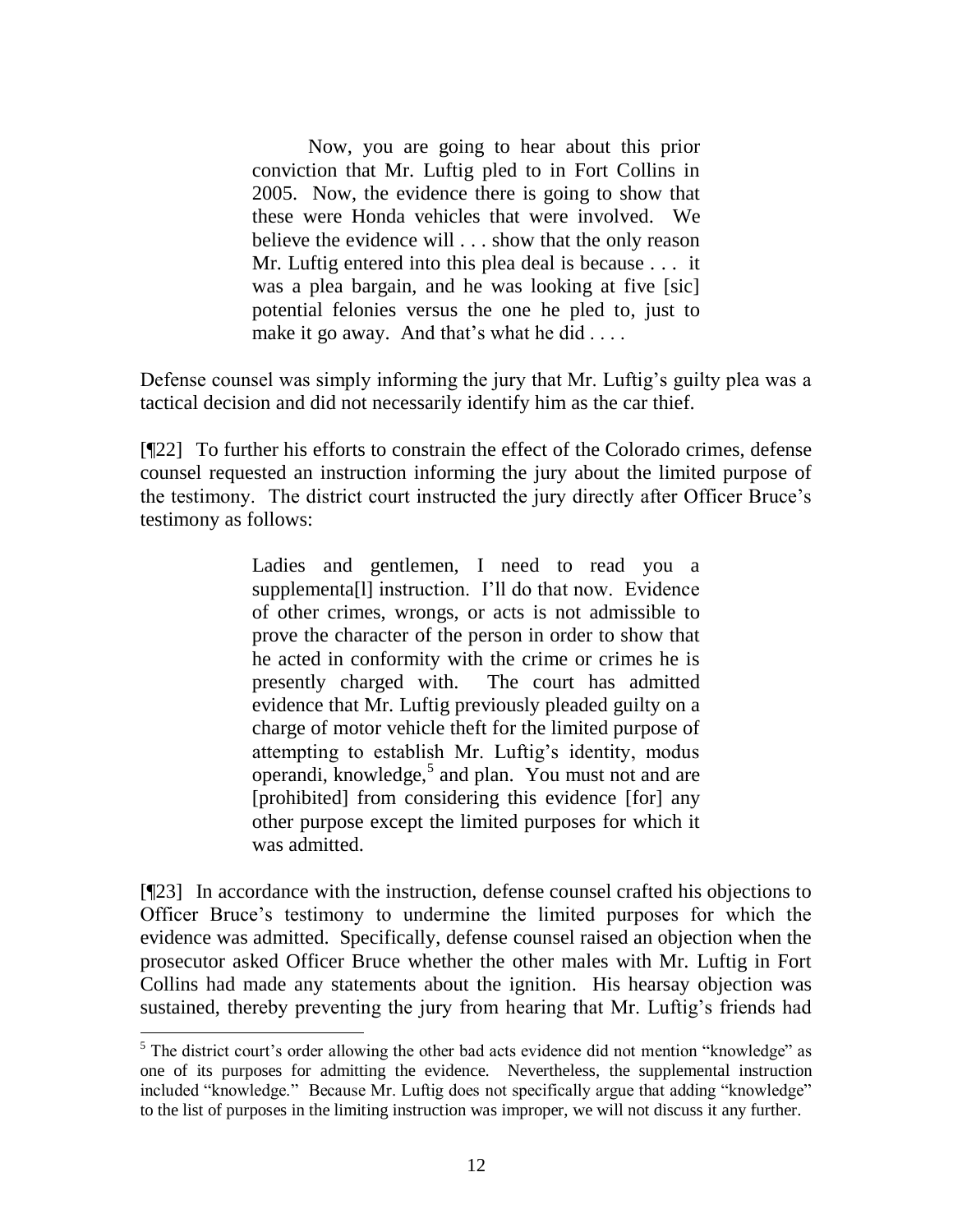singled him out as the person who had actually punched the ignition. Importantly, none of Officer Bruce's testimony identified Mr. Luftig as the person who actually broke into the cars or punched the ignitions.

[¶24] Defense counsel's cross examination of Officer Bruce sheds further light on his strategy. His examination emphasized that the officer did not know whether Mr. Luftig had actually punched the ignitions and that Mr. Luftig had never admitted to doing so. Defense counsel also elicited admissions from the officer that Hondas were popular cars to steal and it was common to "punch" the ignitions in order to accomplish the theft. Thus, his cross examination had the effect of showing that stealing Hondas by punching ignitions was not a unique signature crime and there was no proof that it was actually Mr. Luftig who punched the ignitions in the Colorado thefts.

[¶25] Defense counsel reiterated these concepts in his closing argument. He stressed that there was no evidence from the Colorado case that Mr. Luftig was the person who actually punched the ignitions and stole the cars and that he simply pleaded guilty to one deferred felony in order to avoid several possible felony convictions. He also reminded the jury that they could consider the evidence of the Colorado crime only for the limited purpose of establishing Mr. Luftig's identity, *modus operandi*, knowledge and plan.

[¶26] Mr. Luftig asks us to analyze defense counsel's strategy in hindsight. Such an approach would violate our standard for reviewing defense counsel's performance from his perspective at the time of trial. When we consider trial counsel's performance from the proper perspective, his trial strategy becomes clear. He knew the evidence of the Colorado conviction and the circumstances leading to the underlying charges was going to be part of the trial evidence. If defense counsel had elected to object to Officer Bruce's testimony regarding the evidence the district court had already ruled was admissible, it would only have resulted in the evidence being presented in a different manner and would have accomplished nothing except, perhaps, accentuating the evidence and alienating the jury.

[¶27] Mr. Luftig also asserts that defense counsel was ineffective because he told the jury in his opening statement that Mr. Luftig had previously been charged in Colorado with several car theft related felonies pertaining to the events of November 6, 2005, and had pleaded guilty to one count. Mr. Luftig asserts that, because the prosecution did not ultimately offer the Statement of Plea Disposition into evidence, the jury would not have known of the dismissed counts if his counsel had not mentioned it.